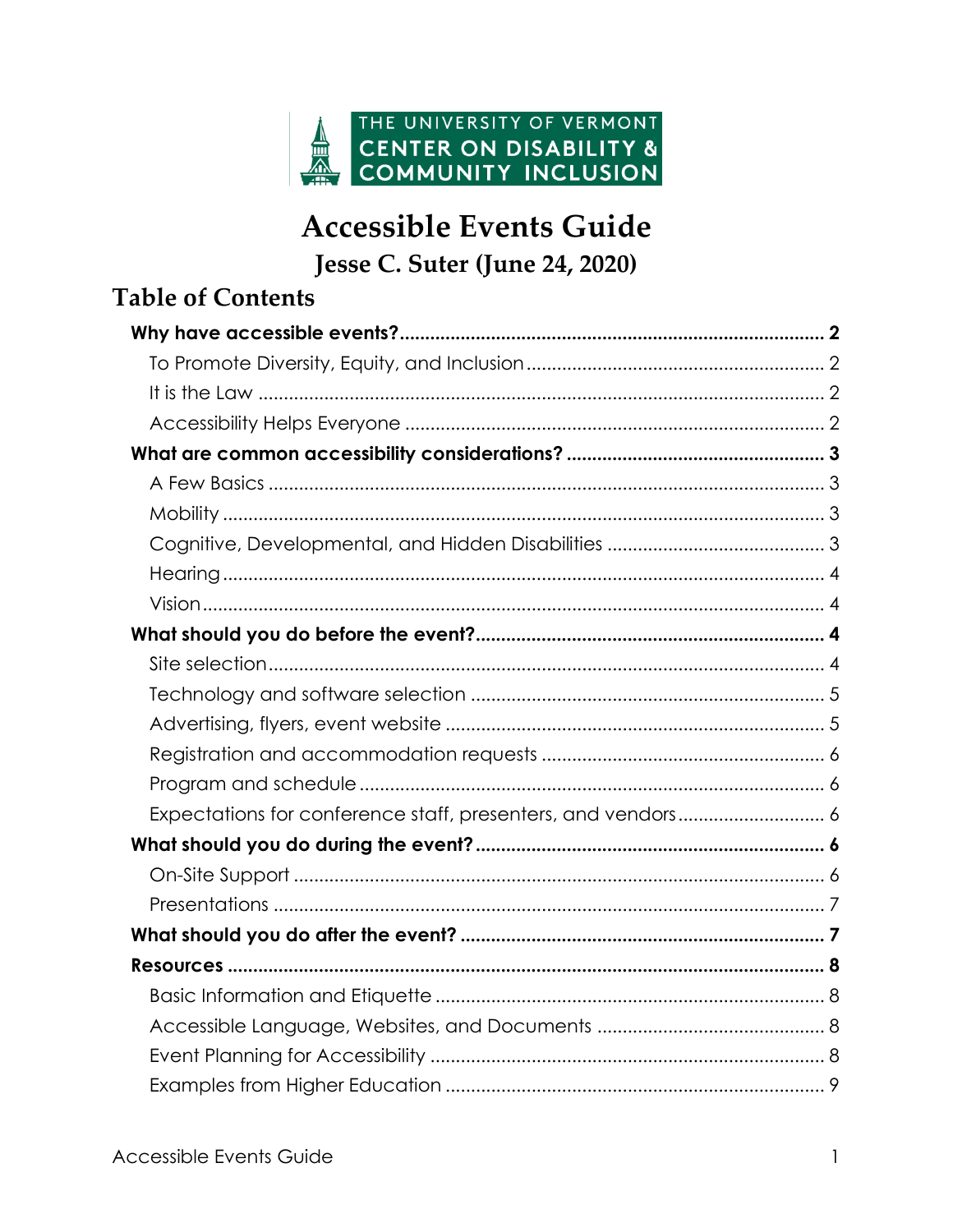# <span id="page-1-0"></span>**[Why have accessible events?](#page-8-1)**

### <span id="page-1-1"></span>**[To](#page-8-1) Promote Diversity, Equity, and Inclusion**

Disability is a natural part of human diversity. 1 in 4 adults in the U.S. (61 million people) have a disability [\(Okoro et al., 2016](http://dx.doi.org/10.15585/mmwr.mm6732a3)). People with [dis](http://dx.doi.org/10.15585/mmwr.mm6732a3)abilities are discriminated against. This is called *ableism* [\(Olson, 2019](https://www.accessliving.org/newsroom/blog/ableism-101/) ) . [Not sure](https://www.accessliving.org/newsroom/blog/ableism-101/) if something is ableist? Ask yourself if it would be okay to do or say about race, gender, or for a non-disabled person [\(George, 2019](https://autisticmama.com/know-something-ableist/)[\)](https://autisticmama.com/know-something-ableist/). [Remember](https://autisticmama.com/know-something-ableist/) there is also great diversity among<br>people with disabilities [\(Pulrang, 2020\).](https://www.forbes.com/sites/andrewpulrang/2020/01/03/4-ways-to-understand-the-diversity-of-the-disability-community/#59ed3bc3d3e8)

#### <span id="page-1-6"></span><span id="page-1-2"></span>**It is [the](https://www.forbes.com/sites/andrewpulrang/2020/01/03/4-ways-to-understand-the-diversity-of-the-disability-community/#59ed3bc3d3e8) Law**

Discrimination against people with disabilities is against the law. Section 504 of the Rehabilitation Act and Title II of the Americans with Disabilities Act must be followed by schools, colleges, and universities. This includes all programs and activities (e.g., events), not just for students and classes [\(Office of Civil](https://www2.ed.gov/about/offices/list/ocr/frontpage/faq/disability.html)  [Rights US Department of Education, 2020](https://www2.ed.gov/about/offices/list/ocr/frontpage/faq/disability.html) ) .

#### <span id="page-1-3"></span>**[Accessibility Helps Everyone](https://www2.ed.gov/about/offices/list/ocr/frontpage/faq/disability.html)**

An *[accommodation](https://www2.ed.gov/about/offices/list/ocr/frontpage/faq/disability.html)* is a change made for people with disabilities. Some accommodations are helpful for everyone. For example , ramps are important for people using wheelchairs and parents with baby strollers. Similarly, providing presentation content before a training can help people with intellectual disabilities and others to prepare. *[Universal](http://universaldesign.ie/What-is-Universal-Design/)  Design* is a strategy to make a space accessib[le to everyone](http://universaldesign.ie/What-is-Universal-Design/). *[Universal Design for Learning](http://www.cast.org/our-work/about-udl.html)* is a framework for improve teaching [to meet diverse](http://www.cast.org/our-work/about-udl.html) [learners'](http://www.cast.org/our-work/about-udl.html) needs .

<span id="page-1-5"></span><span id="page-1-4"></span>



<span id="page-1-7"></span>

CLEARING A PATH FOR PEOPLE WITH SPECIAL NEEDS CLEARS THE PATH FOR EVERYONE!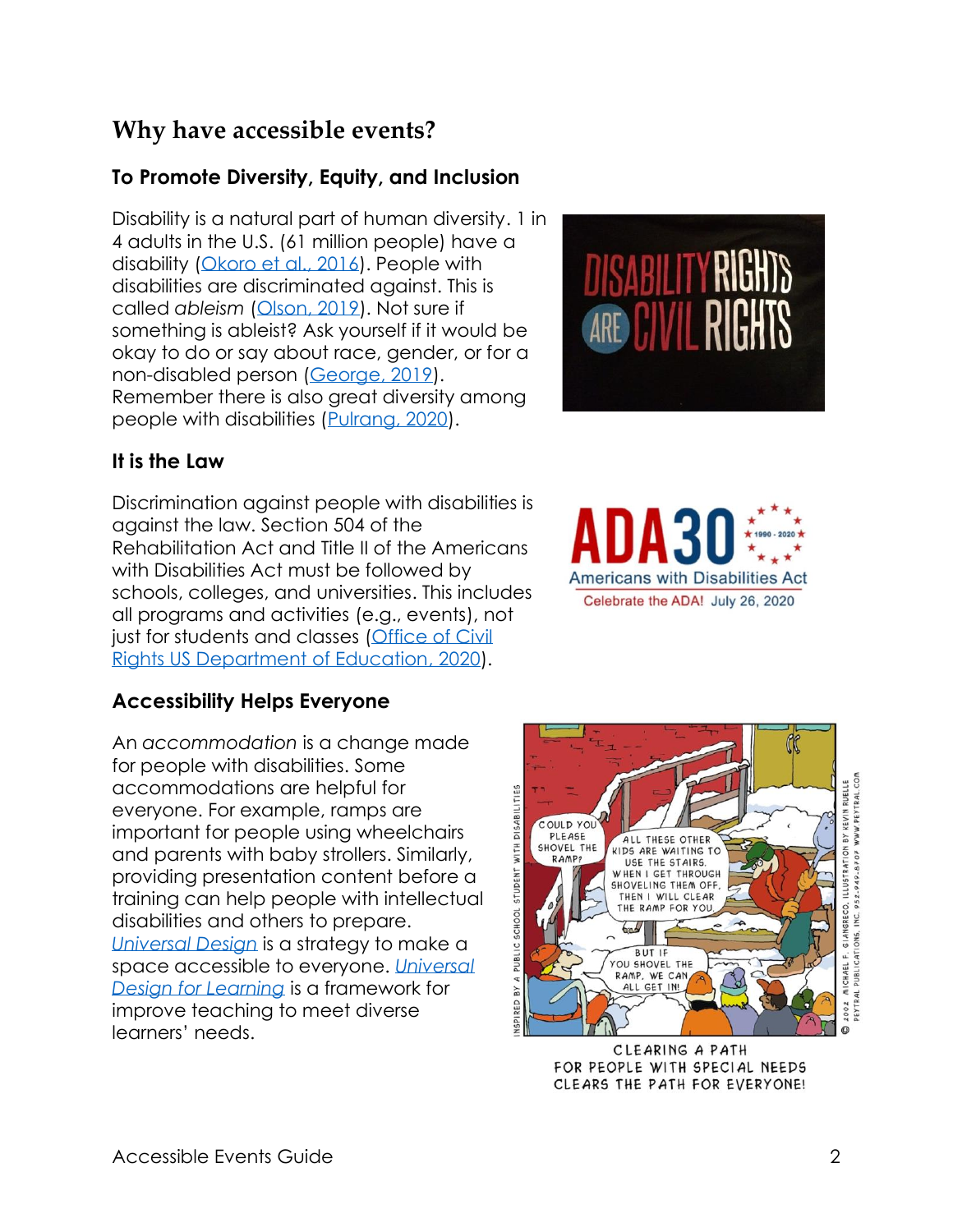# <span id="page-2-0"></span>**What are common accessibility considerations?**

### <span id="page-2-1"></span>**A Few Basics**<sup>1</sup>

- <span id="page-2-6"></span>• Plan your event with people with disabilities. "Nothing About Us Without Us" is the main slogan for disability rights [\(Charlton, 2000\).](https://www.ucpress.edu/book/9780520224810/nothing-about-us-without-us)
- [Start earl](https://www.ucpress.edu/book/9780520224810/nothing-about-us-without-us)y. Creating accessible events takes knowledge, skills, and resources. See Resources section at end of guide.
- Use respectful language and avoid outdated terms. For many this means [people-first language](https://askearn.org/topics/retention-advancement/disability-etiquette/people-first-language/) [\("person with a](https://askearn.org/topics/retention-advancement/disability-etiquette/people-first-language/)

<span id="page-2-5"></span>

[disa](https://askearn.org/topics/retention-advancement/disability-etiquette/people-first-language/)bility"). For others this means identity-first language ("Autistic person" [Brown, 2011\).](https://www.autistichoya.com/2011/08/significance-of-semantics-person-first.html) 

- [Always](https://www.autistichoya.com/2011/08/significance-of-semantics-person-first.html) ask before you help. Do not assume someone with a disability needs your help. And respond positively when requests are made.
- Do not make assumptions. People with disabilities are the best judge of what they can and cannot do.
- Speak directly to person with a disability, not to companion or interpreter.

#### <span id="page-2-2"></span>**Mobility**

- <span id="page-2-7"></span>• 14% of adults have serious difficulty walking or climbing stairs (Okoro et al., [2016\)](http://dx.doi.org/10.15585/mmwr.mm6732a3). [They may or may](http://dx.doi.org/10.15585/mmwr.mm6732a3) not use a wheelchair.
- Accessibility of the environment is important (e.g., entrances, doors, halls, spaces between tables, walkways, stages, ramps, height of podium).
- Consider spaces outside event (e.g., transportation, hotel, restaurants).

### <span id="page-2-3"></span>**Cognitive, Developmental, and Hidden Disabilities**

- <span id="page-2-8"></span>• 11% have serious difficulty concentrating, remembering, or making decisions [\(Okoro et al., 2016\).](http://dx.doi.org/10.15585/mmwr.mm6732a3)
- [Provide clear i](http://dx.doi.org/10.15585/mmwr.mm6732a3)nformation. Use plain language.
- <span id="page-2-4"></span>• People may have chemical or sensory sensitivities. Fragrance-free events, [natural lightin](https://selfadvocacyinfo.org/resource/plain-language/)g, and quiet break rooms can be helpful for accessibility.

<sup>1</sup> Many from [Disability Etiquette: Tips on Interacting With People With Disabilities](https://unitedspinal.org/disability-etiquette/) (United Spinal Association, 2015)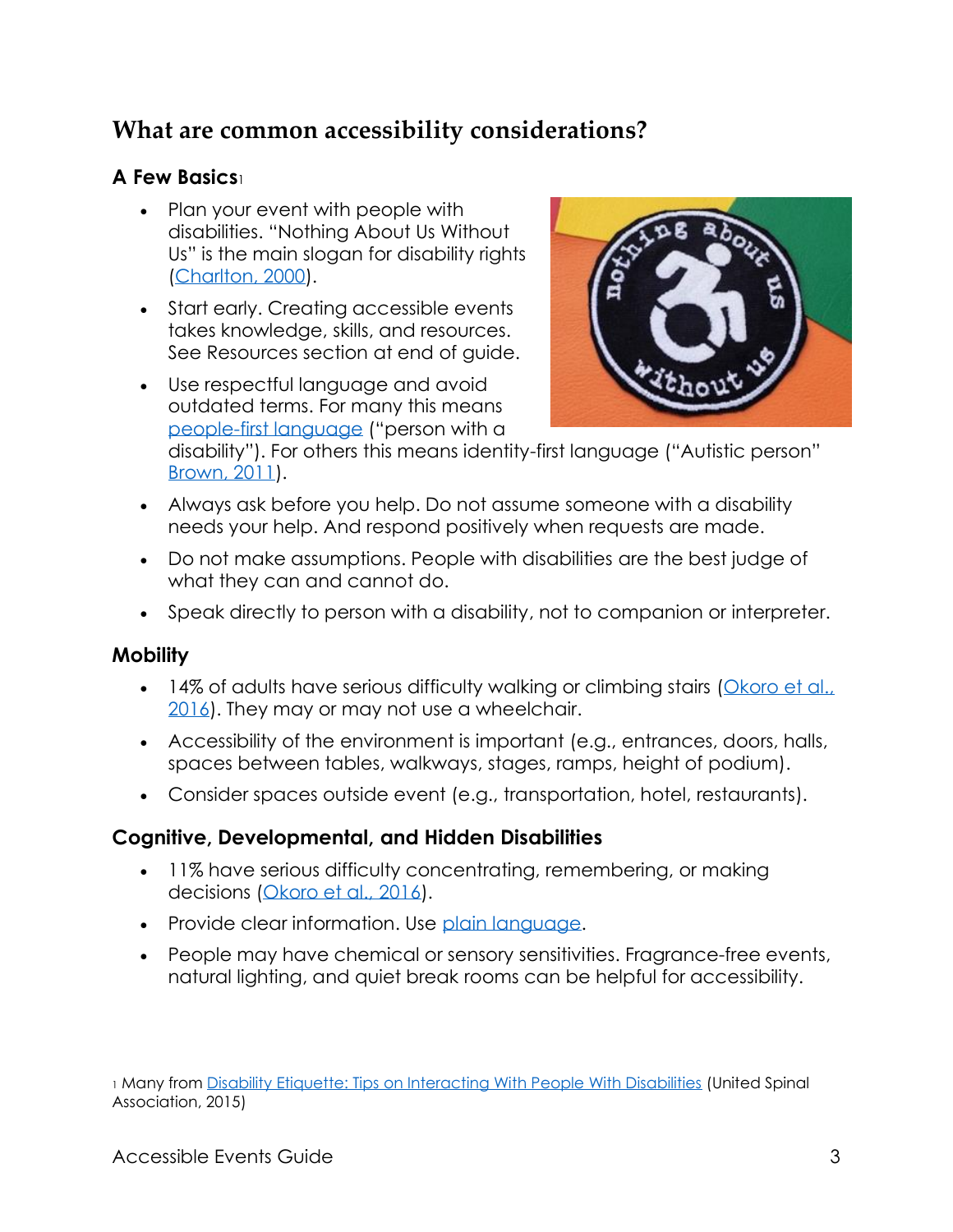#### **Hearing**

- <span id="page-3-3"></span>• 6% are Deaf or have serious difficulty hearing [\(Okoro et al., 2016\).](http://dx.doi.org/10.15585/mmwr.mm6732a3)
- [Ensure all audi](http://dx.doi.org/10.15585/mmwr.mm6732a3)o (e.g., announcements, presentations, videos) is accessible (e.g., interpreters, captioning, always use microphones).

#### <span id="page-3-0"></span>**Vision**

- <span id="page-3-4"></span>• 4.5% blind or have serious difficulty seeing [\(Okoro et al., 2016\).](http://dx.doi.org/10.15585/mmwr.mm6732a3)
- [Ensure all visu](http://dx.doi.org/10.15585/mmwr.mm6732a3)al information (e.g., signs, schedules, PowerPoint) is accessible (e.g., accessible digital versions of written information, read aloud text on slides, describe visuals, use large print and high contrast fonts, good lighting).

# <span id="page-3-1"></span>**What should you do before the event?**

Accessibility and accommodations should be considered for each step of event planning. Here are a few considerations and questions to ask.

### <span id="page-3-6"></span><span id="page-3-2"></span>**Site selection**

For events at your university, you learn about the accessibility features of different spaces you could use. For offcampus events, you should always ask about accessibility. In both cases you can often learn a lot more by visiting the location yourself and walking through the space with an [accessibility checklist](https://drc.arizona.edu/sites/drc.arizona.edu/files/documents/Planning-Accessible-Events.pdf) like [this one from Arizona University.](https://drc.arizona.edu/sites/drc.arizona.edu/files/documents/Planning-Accessible-Events.pdf) 

<span id="page-3-5"></span>

- [How will attendees receive information about the site and d](https://drc.arizona.edu/sites/drc.arizona.edu/files/documents/Planning-Accessible-Events.pdf)irections?
- Is transportation to the site accessible?
- Where is accessible parking? How can they get from parking to the accessible entrance? Is the accessible entrance welcoming, or could it be considered disrespectful (e.g., main entrance is not accessible, ramp at loading dock)?
- What is the accessible route from the entrance to your event? Will the registration desk be accessible for all?
- Will any barriers need to be removed? Where will signs and people be most helpful to help with the accessible route?
- Will people with disabilities be able to participate fully by attending performances, activities, exhibits, break-out rooms, etc?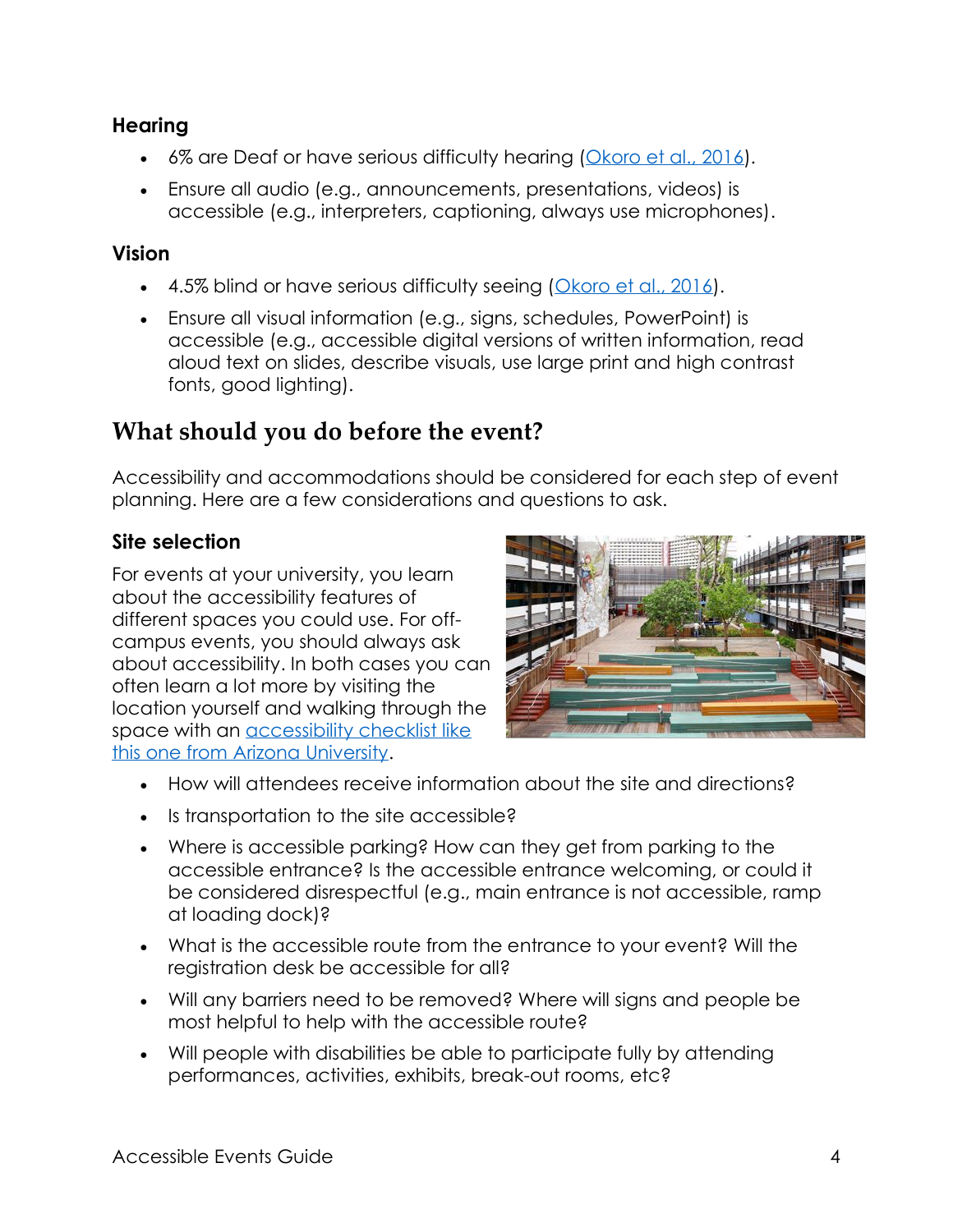- Will room layouts promote accessibility (see "Meeting Room Layouts and [Considerations" in this guide](https://www.adahospitality.org/accessible-meetings-events-conferences-guide/book)[\)?](https://www.adahospitality.org/accessible-meetings-events-conferences-guide/book)
- [Will restrooms, concessions, and other amenities be](https://www.adahospitality.org/accessible-meetings-events-conferences-guide/book) accessible?
- If you are recommending local restaurants or other attractions to your attendees, are they accessible?

#### <span id="page-4-0"></span>**Technology and software selection**

Just as the physical space must be reviewed for accessibility, so should technology, apps, and software that are part of your event. This is true for fully online events or in-person events that require specific software or apps (e.g., CrowdCompass, Eventbrite).

- Is the software or app accessible for people using [screen readers?](https://www.afb.org/blindness-and-low-vision/using-technology/assistive-technology-products/screen-readers)
- [Is the softw](https://www.afb.org/blindness-and-low-vision/using-technology/assistive-technology-products/screen-readers)are overly complicated to use?

<span id="page-4-3"></span>

- Does it rely on images, icons, pictures, or video that someone who is blind could not access?
- Will the text be large enough with enough contrast to be easily viewed?
- Is all audio captioned?
- What alternative formats might be needed for your attendees if the software is not accessible (e.g., print outs, braille, plain language with pictures, large print)?

#### <span id="page-4-1"></span>**Advertising, flyers, event website**

- <span id="page-4-4"></span>• All information about your event (print and digital) should be accessible and share clear information about the accessibility of the event.
- [WebAIM is an excellent resource for creating accessible websites and](https://webaim.org/)  [digital documents.](https://webaim.org/)
- [Let people know what accessibility features will be available for your](https://webaim.org/) [event \(e.g., Am](https://webaim.org/)erican Sign Language interpreters, Communication Access Real-time Translation, fragrance-free).

<span id="page-4-2"></span>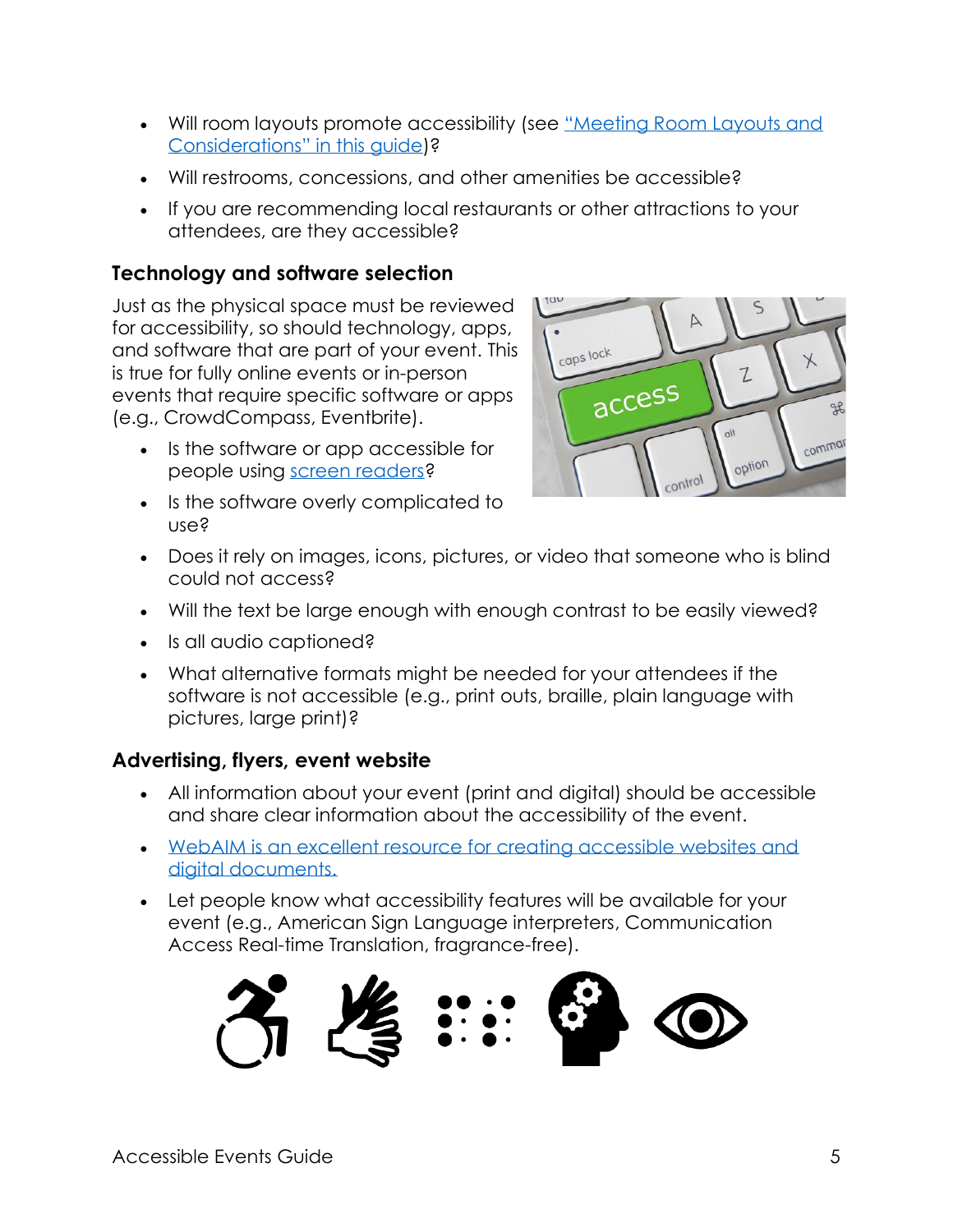#### **Registration and accommodation requests**

- <span id="page-5-4"></span>• Make sure your registration system is accessible (use [WebAIM](https://webaim.org/) [for we](https://webaim.org/)bsite or documents).
- Clearly tell people how to request accommodations and by when. This can be a person to contact or a checklist (see [Cornell University checklist](https://accessibility.cornell.edu/event-planning/accessible-meeting-and-event-checklist/) [for an example\).](https://accessibility.cornell.edu/event-planning/accessible-meeting-and-event-checklist/)
- [Provide di](https://accessibility.cornell.edu/event-planning/accessible-meeting-and-event-checklist/)fferent ways for people to communicate with you before the event (e.g., phone, email, text, social media).
- Follow up with all accommodation requests.
- Ideally registration deadline and accommodation request deadline should be the same.

#### <span id="page-5-0"></span>**Program and schedule**

- <span id="page-5-5"></span>• Is your program and schedule accessible (use [WebAIM](https://webaim.org/) [for w](https://webaim.org/)ebsite or documents)?
- Send schedule well in advance of event (see schedule in Autistic Self [Advocacy Network](https://autisticadvocacy.org/wp-content/uploads/2019/05/Accessible-Event-Planning.pdf) guid[e\).](https://autisticadvocacy.org/wp-content/uploads/2019/05/Accessible-Event-Planning.pdf)
- [Is the time between sessions](https://autisticadvocacy.org/wp-content/uploads/2019/05/Accessible-Event-Planning.pdf) long enough for people with disabilities affecting mobility?
- Provide digital versions of presentations before the event.

#### <span id="page-5-1"></span>**Expectations for conference staff, presenters, and vendors**

- <span id="page-5-6"></span>• Who are the people helping run the event and what will their roles be for promoting accessibility? Who will lead accessibility efforts?
- What training will they need (e.g., how to give directions, offer assistance, presenting to diverse audiences, using microphones)?
- If they are presenting (e.g., speaking, posters, sharing information at tables) will their presentations be accessible?
- Can you promote accessibility by providing templates or other resources to presenters (see [AUCD presenter guidelines\)?](https://www.aucd.org/conference/template/page.cfm?id=50244)

# <span id="page-5-2"></span>**[What should you do dur](https://www.aucd.org/conference/template/page.cfm?id=50244)ing the event?**

#### <span id="page-5-3"></span>**On-Site Support**

<span id="page-5-8"></span><span id="page-5-7"></span>• On the day of the event check all routes, accommodations, and other accessibility features. Often there are unexpected and last-minute barriers to accessibility (e.g., locked doors, boxes stacked in hallways, chairs setup too close, microphones with dead batteries).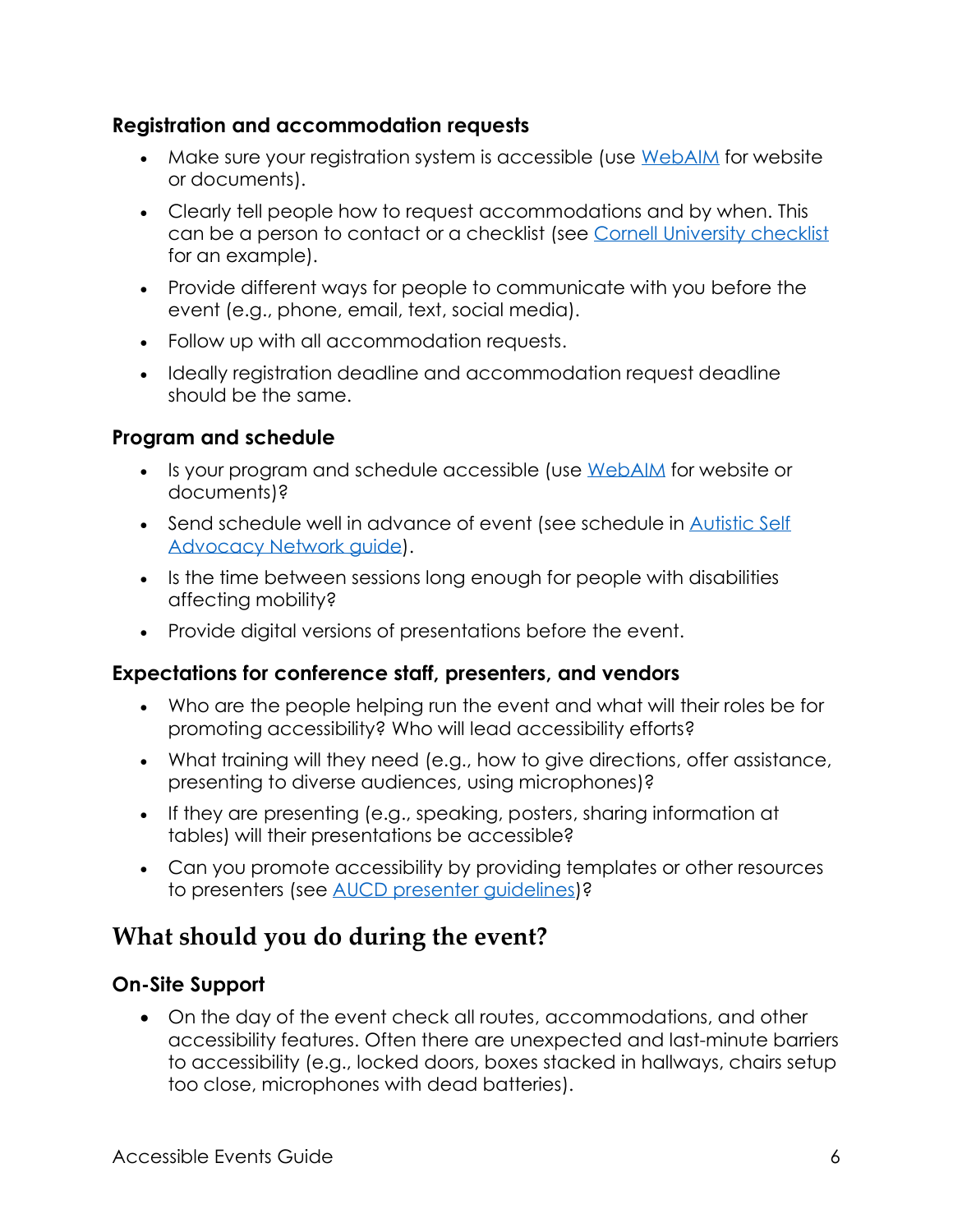• Let attendees know what the accessibility features are at your event and how to get support if needed.

### <span id="page-6-0"></span>**Presentations**

- <span id="page-6-3"></span>• There are many good guides online (e.g., [AUCD presenter guidelines\).](https://www.aucd.org/conference/template/page.cfm?id=50244)
- [Send PowerPoint presen](https://www.aucd.org/conference/template/page.cfm?id=50244)tations to attendees ahead of time.
- Make sure text and images are large.
- Less is more. PowerPoint slides are for key points, not presenter notes.
- Designate someone to monitor accommodations during presentation.
- If there is an interpreter, wait for them to be ready before beginning.
- Always face your audience and use a microphone.
- State your name before speaking. Ask attendees to introduce themselves before speaking.
- Give your audience a clear outline.
- If there are opportunities to ask questions or interact, let people know how and when that will happen. Ask people to speak one at a time and wait for the microphone before they start speaking.
- Speak clearly and do not rush. Spell out all acronyms.
- If you present any text, read it for the audience. Avoid directions such as: "I'll let you read this while I talk about…"
- Describe any images, figures, charts, or other visual that provides important information.
- Make sure all video is captioned. Avoid computer generated auto captions as these can be inaccurate and lack punctuation.

# <span id="page-6-1"></span>**What should you do after the event?**

- <span id="page-6-4"></span>• Provide any presentation or event materials in accessible formats.
- Video recordings should be captioned, and pictures described.
- <span id="page-6-2"></span>• Ask for feedback from your attendees about accessibility of presentations, space, schedule, accommodations, etc.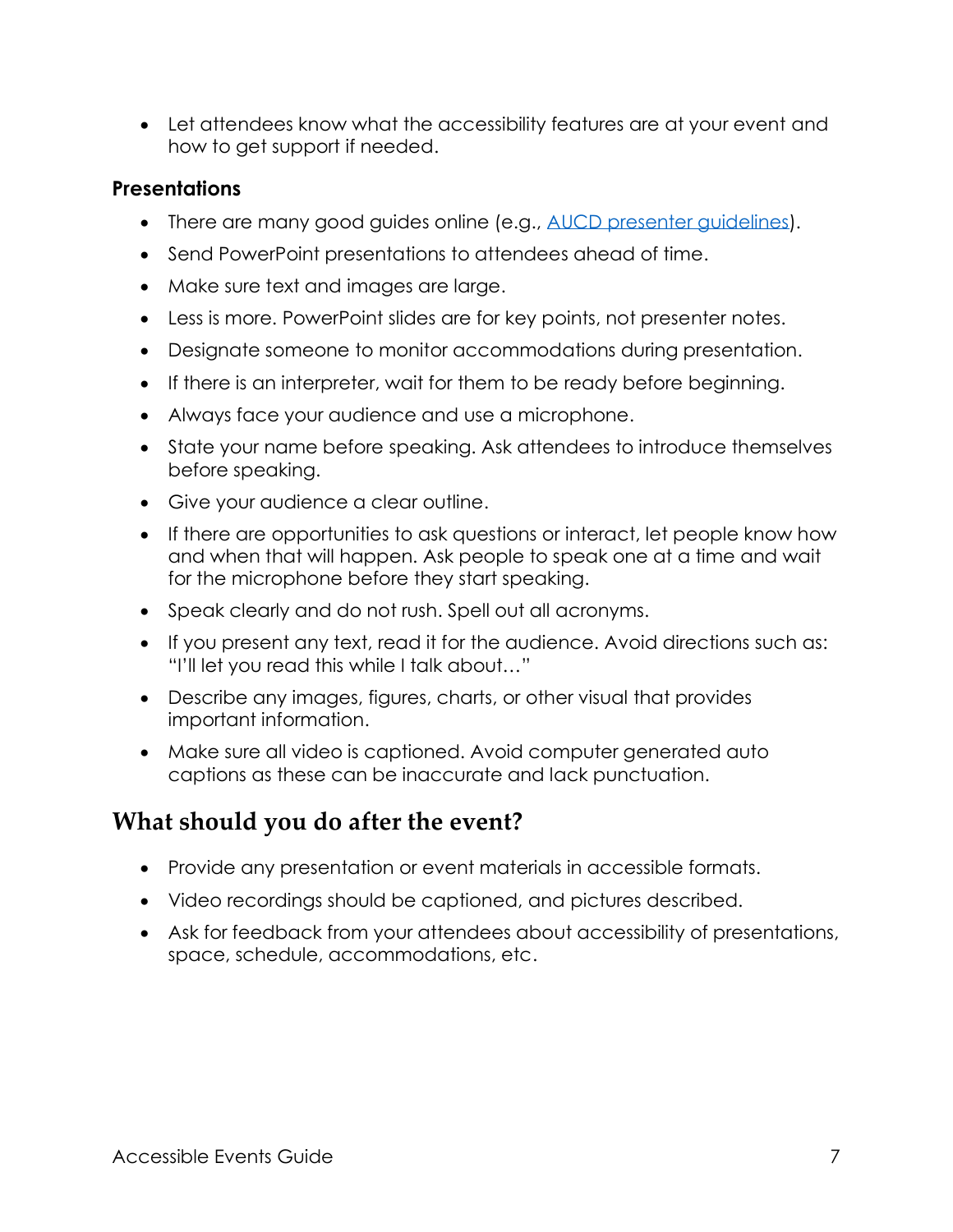## <span id="page-7-3"></span>**Resources**

#### <span id="page-7-0"></span>**Basic Information and Etiquette**

- <span id="page-7-4"></span>• [Etiquette: Interacting with People with Disabilities](https://www.respectability.org/inclusion-toolkits/etiquette-interacting-with-people-with-disabilities/) [\(DC Office of Disability](https://www.respectability.org/inclusion-toolkits/etiquette-interacting-with-people-with-disabilities/) [Rights\). Want](https://www.respectability.org/inclusion-toolkits/etiquette-interacting-with-people-with-disabilities/) a 4-minute video with tips and some humor?
- [Disability Etiquette: Tips on Interacting With People With Disabilities](https://unitedspinal.org/disability-etiquette/) [\(United](https://unitedspinal.org/disability-etiquette/) [Spinal Association, 2015\). Guide for people who want to](https://unitedspinal.org/disability-etiquette/) "interact more effectively with people with disabilities" with basics and recommendations for different types of disabilities.
- [Ableism 101: What it is, what it looks like, and what we can do to fix it](https://www.accessliving.org/newsroom/blog/ableism-101/) [\(Olson, 2019\).](https://www.accessliving.org/newsroom/blog/ableism-101/)
- [Universal Design for Learning in Higher Education](http://udloncampus.cast.org/)
- [Episode 18: Accessibility &](https://disabilityvisibilityproject.com/2018/02/11/ep-18-accessibility-and-the-ada/) the ADA [\(Disability Visibility Podcast, 20](https://disabilityvisibilityproject.com/2018/02/11/ep-18-accessibility-and-the-ada/)18). Like podcasts? Here's a brief (30 min) episode about accessibility and the Americans with Disabilities Act with Lia Seth and Dara Baldwin. They talk about experiences at a few events.

#### <span id="page-7-1"></span>**Accessible Language, Websites, and Documents**

- <span id="page-7-5"></span>• [Plain Language](https://selfadvocacyinfo.org/resource/plain-language/) [\(Green Mounta](https://selfadvocacyinfo.org/resource/plain-language/)in Self-Advocates, 2019). This resource includes a recorded webinar, simple checklist, and other resources.
- [Web Accessibility in Mind](https://webaim.org/) [\(WebAIM\). Great website](https://webaim.org/) for making sure your website, PowerPoint, Word, and PDF documents meet accessibility standards. Trainings are also available.
- [Word and PowerPoint Accessibility Evaluation Checklist](https://webaim.org/resources/evaloffice/) [\(WebAIM\). Online](https://webaim.org/resources/evaloffice/) [guide explaining how to use Microsoft](https://webaim.org/resources/evaloffice/) Office built-in accessibility checker.
- [Web Accessibility Evaluation Tool](https://wave.webaim.org/) [\(WebAIM\). Type in your website a](https://wave.webaim.org/)ddress to see how accessible your website is and what you may need to fix.
- [PAVE](https://pave-pdf.org/index.html) [\(IC](https://pave-pdf.org/index.html)T Accessibility Lab). Upload a PDF (max 5MB) to check its accessibility. Corrections can be made online.

### <span id="page-7-2"></span>**Event Planning for Accessibility**

- <span id="page-7-6"></span>• [Holding Inclusive Events: A Guide to Accessible Event Planning](https://autisticadvocacy.org/wp-content/uploads/2019/05/Accessible-Event-Planning.pdf) [\(Autistic](https://autisticadvocacy.org/wp-content/uploads/2019/05/Accessible-Event-Planning.pdf) [Self Advocacy Network, 2019\).](https://autisticadvocacy.org/wp-content/uploads/2019/05/Accessible-Event-Planning.pdf)
- [20 Tips for a More Accessible Event](https://www.eventmanagerblog.com/accessible-event) [\(McKinley, 2018\). Tips start with](https://www.eventmanagerblog.com/accessible-event) site selection to supporting attendees during the event.
- [Accessible Meetings, Events, & Conferences](https://www.adahospitality.org/accessible-meetings-events-conferences-guide/) [\(ADA Hospitality, n.d.\).](https://www.adahospitality.org/accessible-meetings-events-conferences-guide/) [Comprehensive onl](https://www.adahospitality.org/accessible-meetings-events-conferences-guide/)ine guide with search feature to find specifics fast.